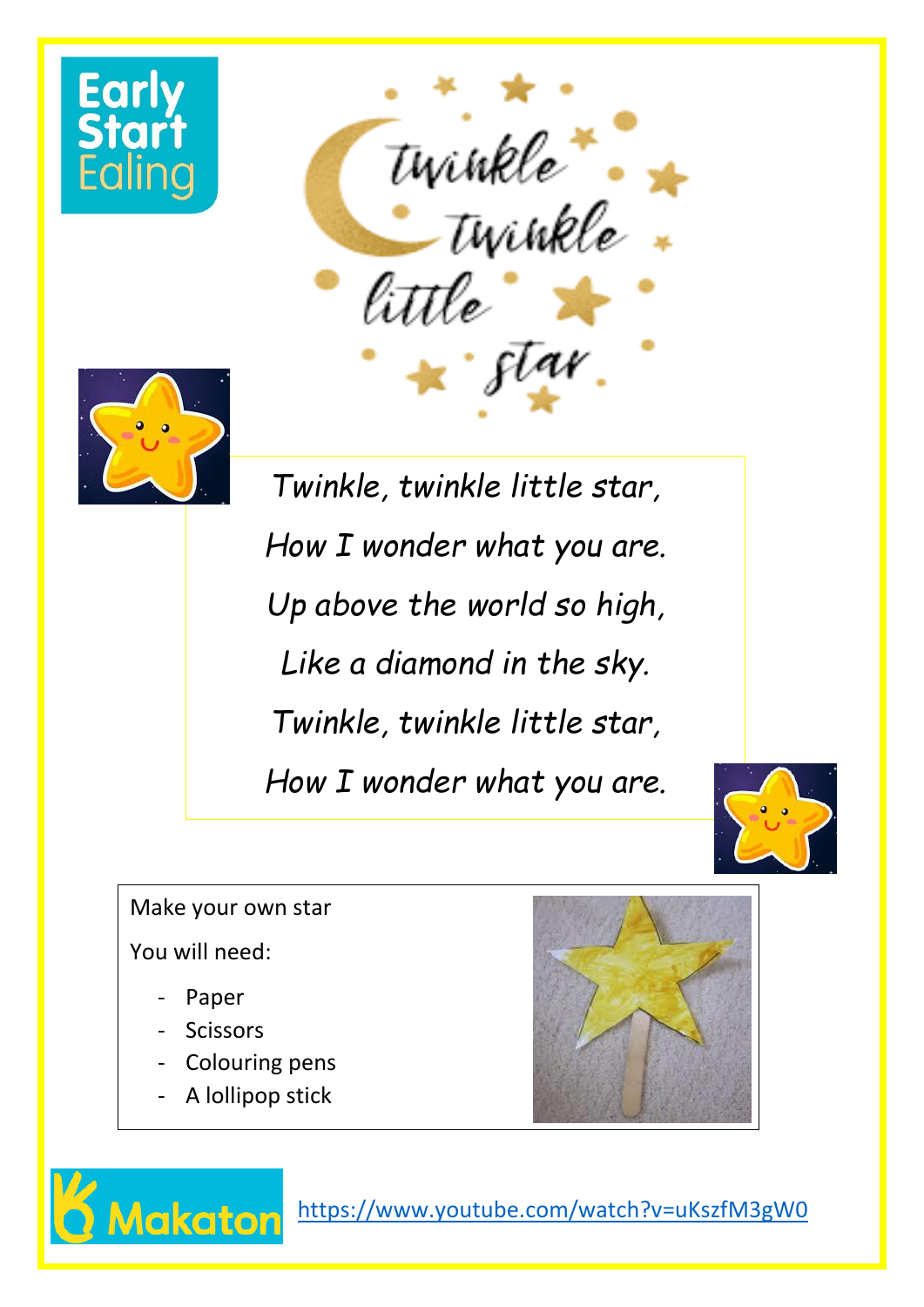# **Early**

#### *The Wheels On The Bus*



*The wheels on the bus, Go round and round, Round and round, Round and round, The wheels on the bus Go round and round, All day long.*



Make your own Bus You will need:

- **Scissors**
- Cardboard box
- **Black pen**





Wipers on the bus go Bell on the bus go Doors on the bus go Bell on the bus go Doors on the bus go Swish, swosh, swish Goes ding, ding, ding Open and shut, open and shut





<https://www.youtube.com/watch?v=8d2iuCXQTAk>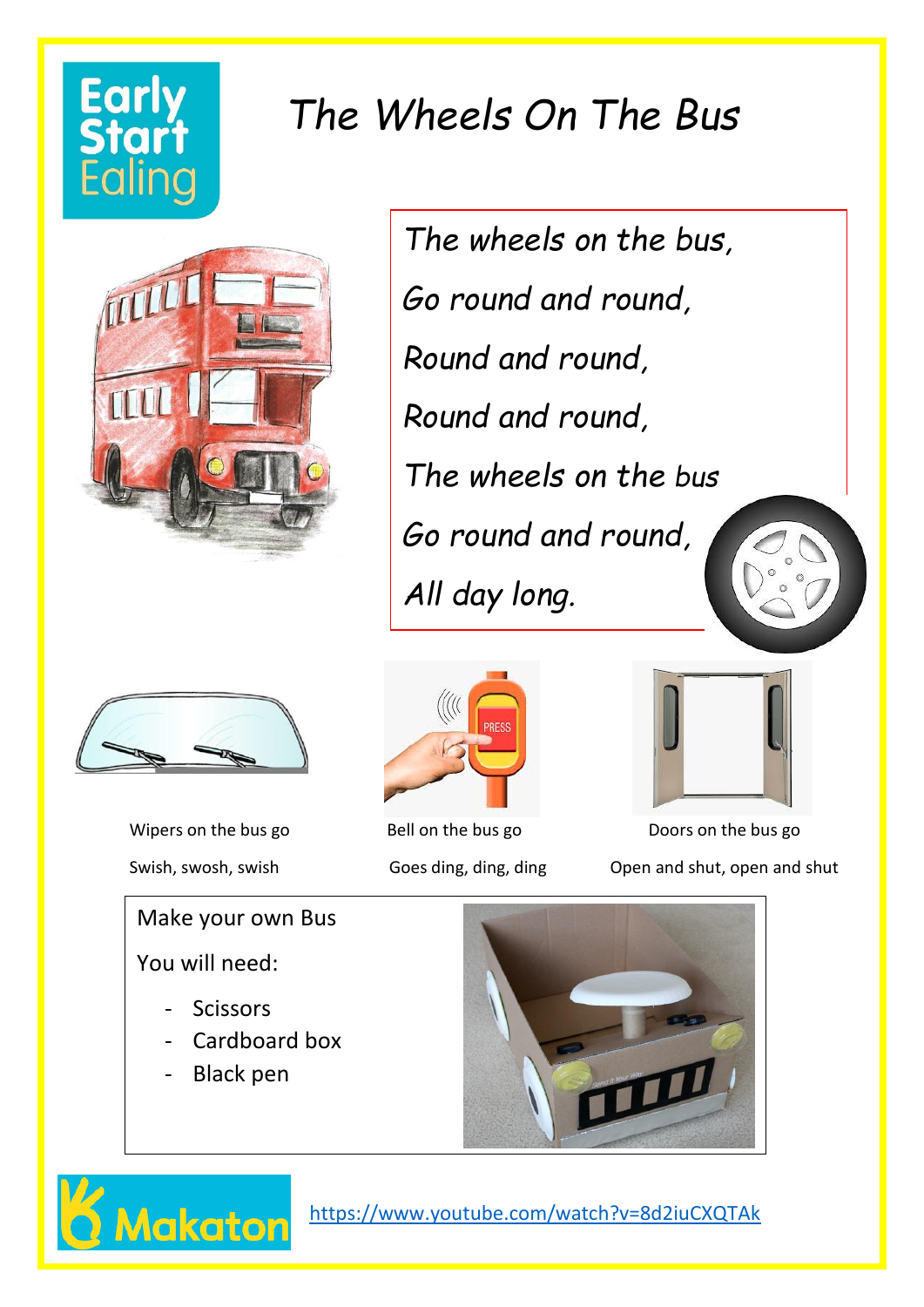### Early<br>Start Ealing

### Old MacDonald Had A Farm

Old MacDonald had a farm

E-I-E-I-O

And on his farm, he had a

Cow, E-I-E-I-O,

With a moo, moo here,

And a moo, moo there,

Here a moo, there a moo,

Everywhere a moo, moo,

Old MacDonald had a farm,







Make your own sensory Farm

You will need:

Farm animals

Makaton

- Dry food
- **Tray**



<https://www.youtube.com/watch?v=RmturPou4cM>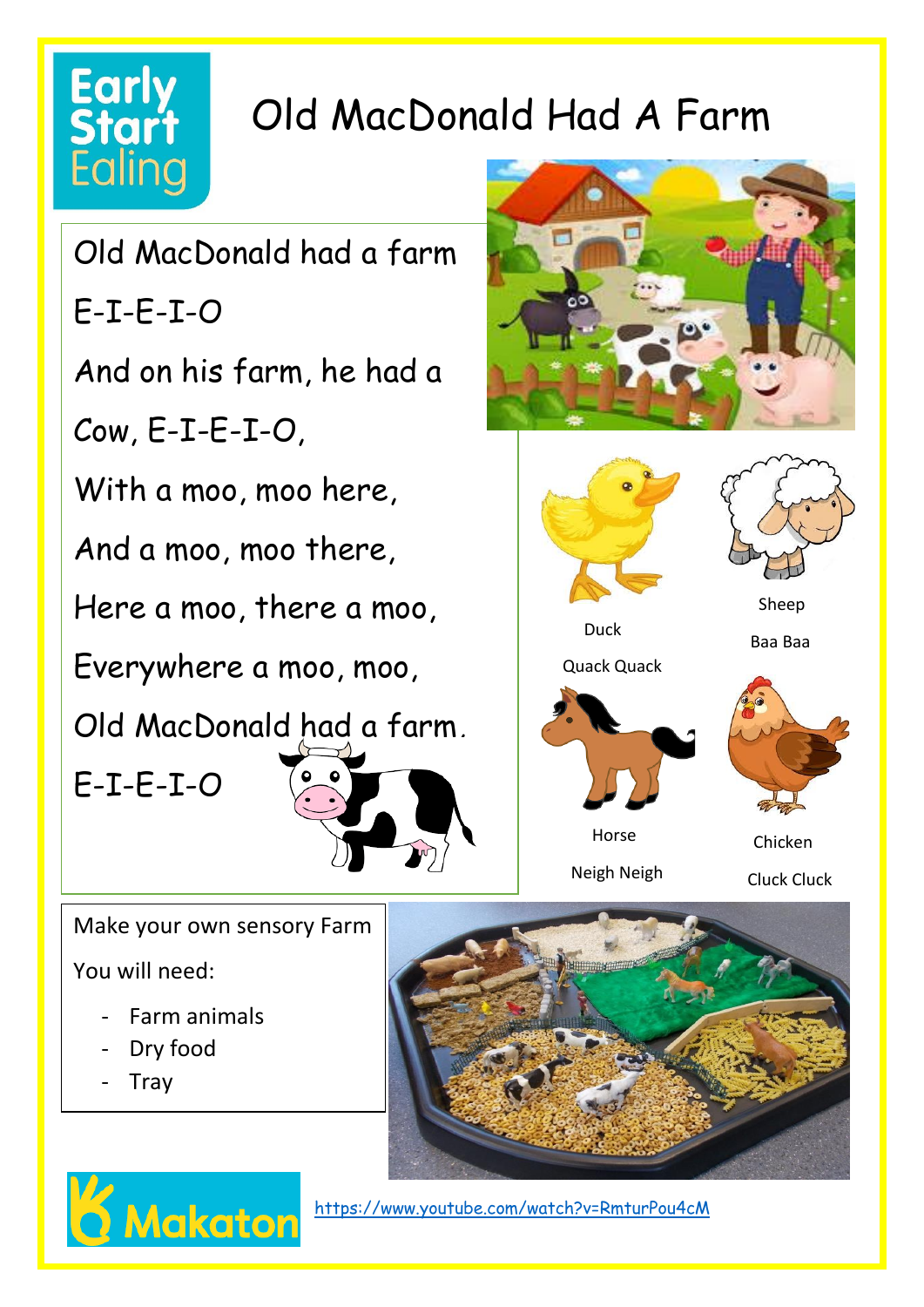



Row, row, row your boat Gently down the stream.

Merrily, merrily, merrily, merrily,

Life is but a dream.

Row, row, row your boat,

Gently down the stream,

If you see a crocodile,

Don't forget to scream!

Make your own boat:

What to do:

- Sit on the floor
- Hold hands with your child
- Rock back and forth.